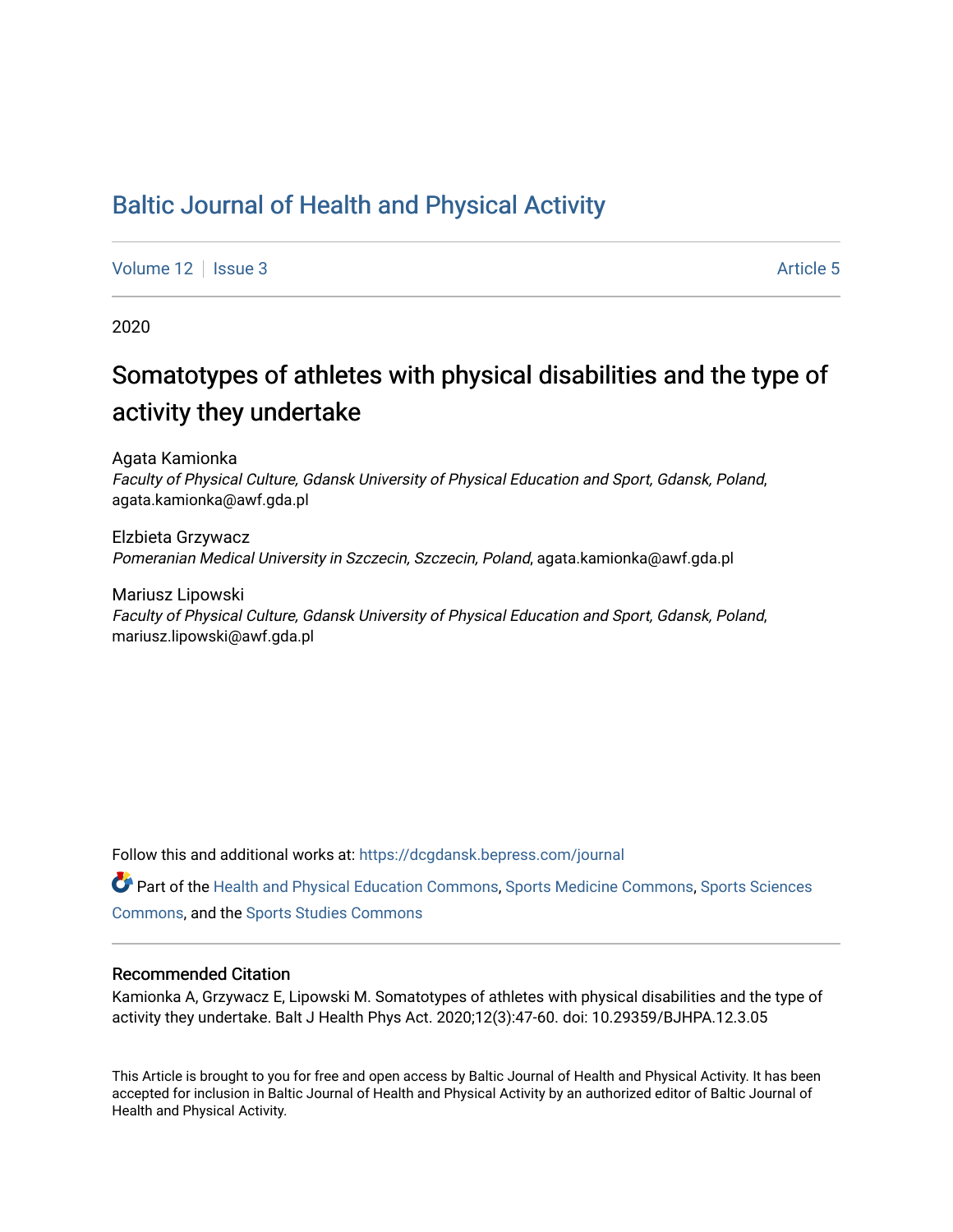# **Somatotypes of athletes with physical disabilities and the type of activity they undertake**

**Agata Kamionka1 ABCDEFG, Elżbieta Grzywacz2 E, Mariusz Lipowski1 CDG**

**Authors' Contribution: A** Study Design **B** Data Collection

Gdansk University of Physical Education and Sport, Gdansk, Poland

<sup>1</sup> Faculty of Physical Culture,

2 Pomeranian Medical University in Szczecin, Szczecin, Poland

| abstract                      |                                                                                                                                                                                                                                                                                                                                                                                                                                                                                                                                                                                                                                                                                                                                                                                                                                                               |
|-------------------------------|---------------------------------------------------------------------------------------------------------------------------------------------------------------------------------------------------------------------------------------------------------------------------------------------------------------------------------------------------------------------------------------------------------------------------------------------------------------------------------------------------------------------------------------------------------------------------------------------------------------------------------------------------------------------------------------------------------------------------------------------------------------------------------------------------------------------------------------------------------------|
| <b>Background:</b>            | The issue of scientific measurement of somatotypes of athletes with physical disabilities and the type<br>of physical activity undertaken by them is poorly documented in the literature. The aim of the study<br>is to determine what type of body composition is characteristic of athletes with physical disabilities,<br>engaging in various types of physical activity, such as swimming, sitting volleyball and weight lifting.                                                                                                                                                                                                                                                                                                                                                                                                                         |
| <b>Material and methods:</b>  | Sixty men, aged 20-30, were qualified for the study. Each study participant had a motor dysfunction and<br>was in intellectual norm. For the research protocol, Sheldon's typology in Heath and Carter modification<br>was used.                                                                                                                                                                                                                                                                                                                                                                                                                                                                                                                                                                                                                              |
| <b>Results:</b>               | The group of men with physical disabilities practicing swimming regularly had the advantage of<br>endomorphic and mesomorphic components. A similar distribution of components in the somatotype<br>was demonstrated by men playing sitting volleyball. Men lifting weights clearly showed the dominance<br>of the mesomorphic component and, to a small extent, the share of the ectomorphic and endomorphic<br>components.                                                                                                                                                                                                                                                                                                                                                                                                                                  |
| <b>Conclusions:</b>           | A properly calculated somatotype allows disabled athletes to learn about body composition components<br>and to train and develop more effectively in a particular physical activity.                                                                                                                                                                                                                                                                                                                                                                                                                                                                                                                                                                                                                                                                          |
| Key words:                    | somatotype, Sheldon typology, Heath-Carter, disabled athletes, body typese.                                                                                                                                                                                                                                                                                                                                                                                                                                                                                                                                                                                                                                                                                                                                                                                   |
| article details               |                                                                                                                                                                                                                                                                                                                                                                                                                                                                                                                                                                                                                                                                                                                                                                                                                                                               |
|                               | Article statistics: Word count: 4,110; Tables: 5; Figures: 6; References: 28                                                                                                                                                                                                                                                                                                                                                                                                                                                                                                                                                                                                                                                                                                                                                                                  |
|                               | Received: July 2020; Accepted: August 2020; Published: September 2020                                                                                                                                                                                                                                                                                                                                                                                                                                                                                                                                                                                                                                                                                                                                                                                         |
| <b>Full-text PDF:</b>         | http://www.balticsportscience.com                                                                                                                                                                                                                                                                                                                                                                                                                                                                                                                                                                                                                                                                                                                                                                                                                             |
| Copyright                     | © Gdansk University of Physical Education and Sport, Poland                                                                                                                                                                                                                                                                                                                                                                                                                                                                                                                                                                                                                                                                                                                                                                                                   |
| Indexation:                   | Celdes, Clarivate Analytics Emerging Sources Citation Index (ESCI), CNKI Scholar (China National Knowledge<br>Infrastructure), CNPIEC, De Gruyter - IBR (International Bibliography of Reviews of Scholarly Literature in<br>the Humanities and Social Sciences), De Gruyter - IBZ (International Bibliography of Periodical Literature<br>in the Humanities and Social Sciences), DOAJ, EBSCO - Central & Eastern European Academic Source, EBSCO<br>- SPORTDiscus, EBSCO Discovery Service, Google Scholar, Index Copernicus, J-Gate, Naviga (Softweco, Primo<br>Central (ExLibris), ProQuest - Family Health, ProQuest - Health & Medical Complete, ProQuest - Illustrata: Health<br>Sciences, ProQuest - Nursing & Allied Health Source, Summon (Serials Solutions/ProQuest, TDOne (TDNet), Ulrich's<br>Periodicals Directory/ulrichsweb, WorldCat (OCLC) |
| <b>Funding:</b>               | This research received no specific grant from any funding agency in the public, commercial, or not-for-profit sectors.                                                                                                                                                                                                                                                                                                                                                                                                                                                                                                                                                                                                                                                                                                                                        |
| <b>Conflict of interests:</b> | Authors have declared that no competing interest exists.                                                                                                                                                                                                                                                                                                                                                                                                                                                                                                                                                                                                                                                                                                                                                                                                      |
| <b>Corresponding author:</b>  | Agata Kamionka, Gdansk University of Physical Education and Sport; ul. Kazimierza Górskiego 1, 80-336 Gdansk,<br>Poland; e-mail: agata.kamionka@awf.gda.pl                                                                                                                                                                                                                                                                                                                                                                                                                                                                                                                                                                                                                                                                                                    |
| <b>Open Access License:</b>   | This is an open access article distributed under the terms of the Creative Commons Attribution-Non-Commercial-No-<br>Derivatives 4.0 International (https://creativecommons.org/licenses/by-nc-nd/4.0/), which permits use, distribution,<br>and reproduction in any medium, provided the original work is properly cited, the use is non-commercial and is                                                                                                                                                                                                                                                                                                                                                                                                                                                                                                   |

**C** Statistical Analysis **D** Data Interpretation **E** Manuscript Preparation **F** Literature Search **G** Funds Collection

Г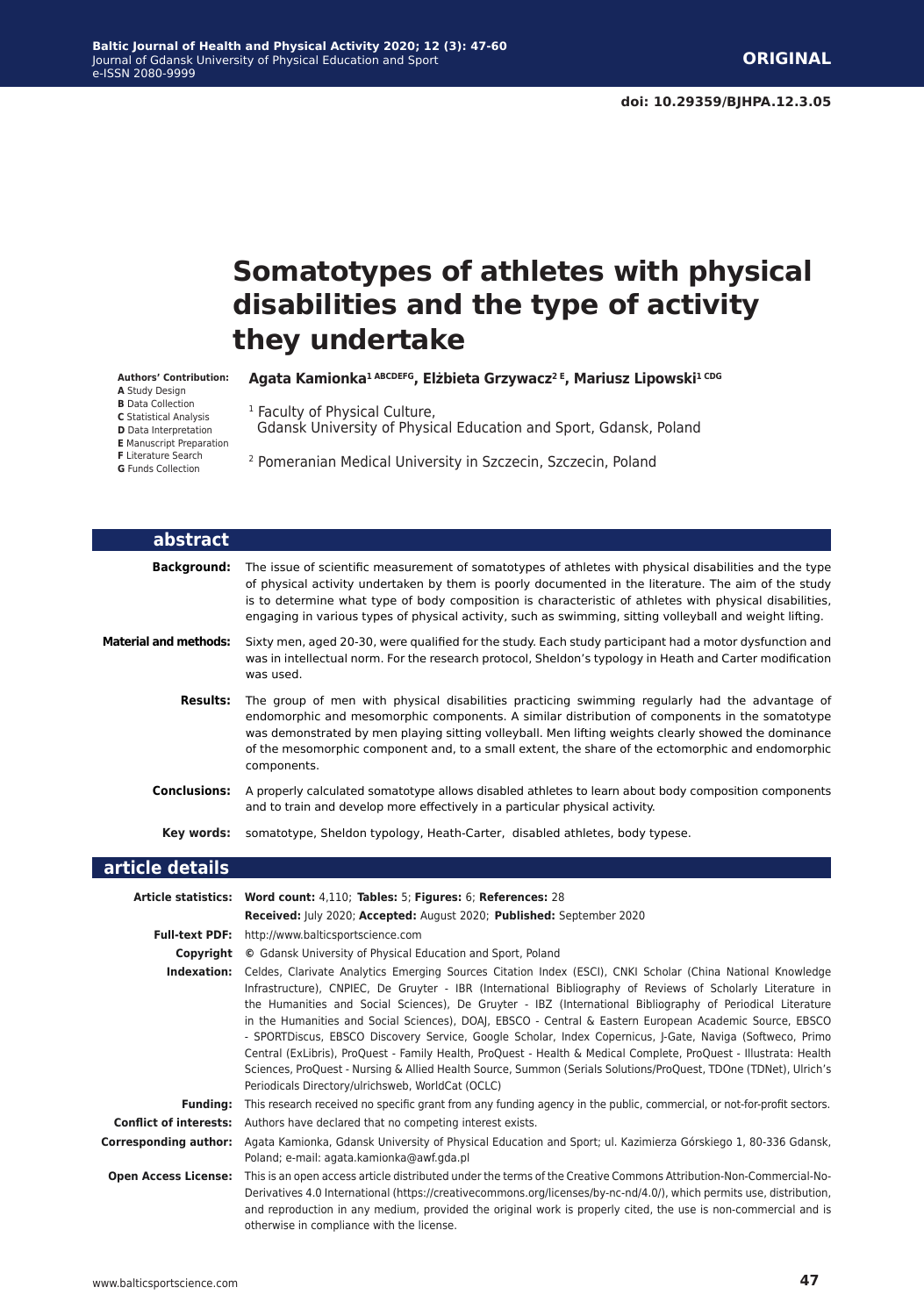# **introduction**

The issue of scientific measurement of the somatotypes of athletes with physical disabilities and the type of physical activity undertaken by them is poorly documented in the literature. The authors of this study had difficulties in referring to any research that could show how physically disabled athletes' body shape affects the type of physical activity they practice. The majority of the studies presented in the literature refer to the study of somatotypes of able-bodied athletes of various sports, such as: triathlon [1], artistic gymnastics [2], athletics [3], canoeing, football, basketball [4], or volleyball [5, 6, 7].

For people with disabilities sport is significant in complementing the rehabilitation process and building social relations among people with mobility disabilities. More and more attention is paid to the elicitation of people with physical disabilities in amateur sports and professional activities. However, it is noted that the elicitation of disabled people in sport is smaller and requires more support [8, 9].

Physical morphology or physique is important for optimizing sport results in many different sports disciplines [10]. The physique of an athlete with physical disability is the foundation of his sporting success. It is significantly associated with predispositions in individualized types of physical activity. In the subject literature, it is noted that the issue of sport for people with disabilities remains a niche topic.

Among the most popular methods of assessing somatotypes of able-bodied athletes is Sheldon's typology in Heath-Carter modification. It is widely used in sport and health science [3, 11, 12, 13]. The vast majority are studies on the somatotype of physically disabled people who undertake regular sport activity [14, 15].

The type of physical exertion among people undertaking physical activity is a very important aspect and significantly associated with achieving success in motor skills in a particular physical activity. The used type of physical effort is significant for people with full motor skills and is the key in the motor training process of people with physical disabilities. Many forms of physical activity have a mixed type of effort (swimming, basketball, volleyball, dance) [16]; however, there are those where static and strength effort prevails, for example during lifting weights [16-19]. The effort applied during physical activity affects the quality of endurance, cardio-respiratory capacity and strength [20]. The training type significantly affects the body composition of an athlete with a disability [21].

The aim of the study is to determine what type of body structure is characteristic of an athlete with physical disability, engaging in various types of physical activity such as swimming, sitting volleyball and weight lifting. The types of physical activity chosen by the authors are intentional, due to the different specifics of the type of physical effort and are associated with various body predispositions of persons with physical disabilities. The selected activities represent mixed effort (swimming, volleyball) and static (weightlifting) types. It is also noted that the physical activities indicated by the authors are poorly described in the literature.

The authors of this study want to pay special attention to the above-mentioned topic due to the limited amount of scientific work on the correlation of the somatotype with the type of physical activity practiced by athletes with physical disabilities, such as swimming, sitting volleyball and weight lifting.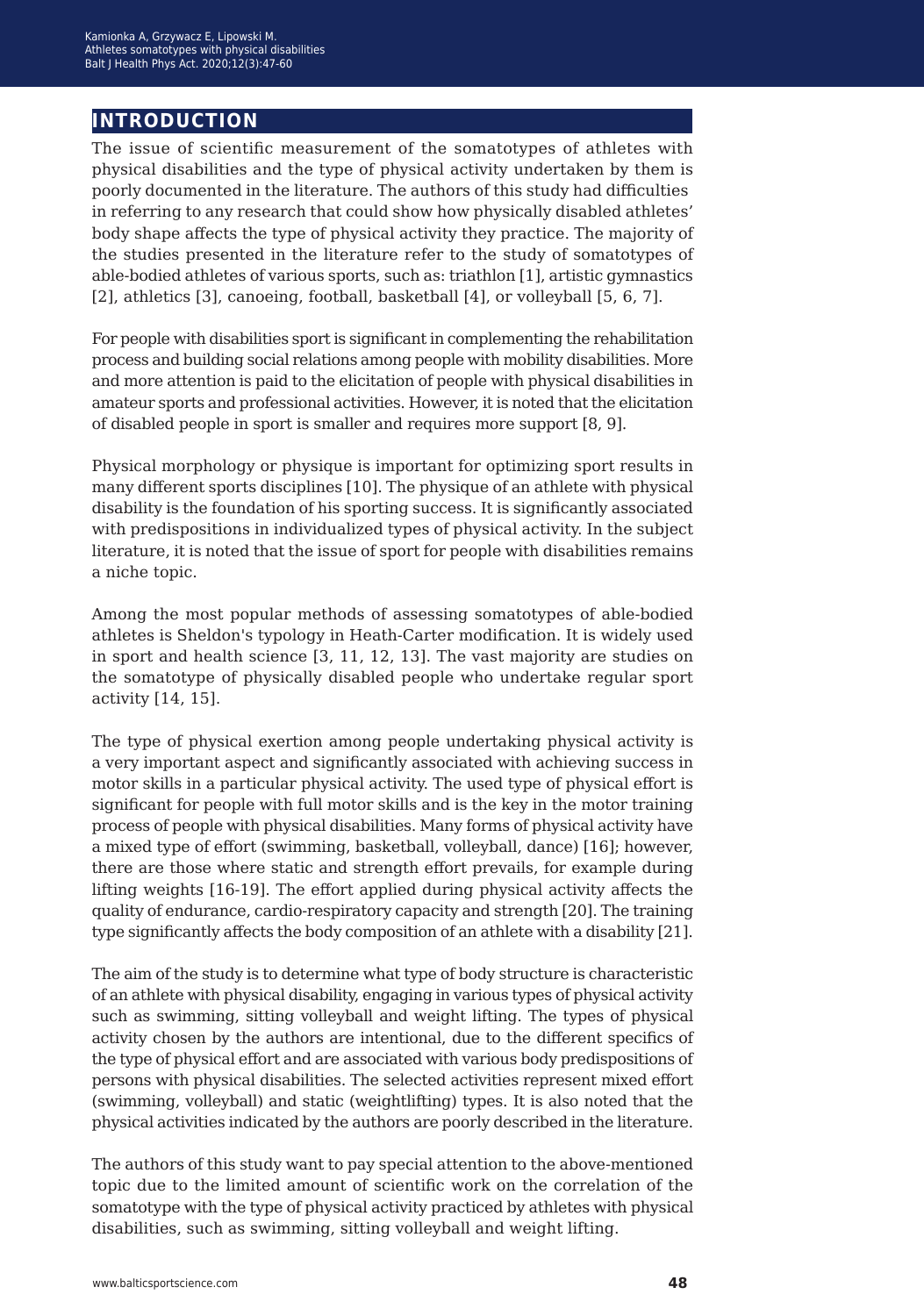# **material and methods**

# **ethic statement**

All research procedures were carried out in accordance with ethical standards of research involving people and the Helsinki Declaration of 1964 (as amended). Each participant expressed an oral consent to undergo tests and was informed about the possibility of withdrawing from the measurements.

## **statistical methods**

The Spearman correlation was used to investigate the relationship between the somatotype components of swimmers, volleyball players and weightlifters. Additionally, to assess the relationship between individual components, the arithmetic mean, mode, median and standard deviation were used. The arithmetic mean and standard deviation were also used to analyze the subjects' age.

#### **participants**

Sixty men, aged 20-30 ( $\bar{x}$  = 26, SD=3.028), were qualified for the study. Each study participant had motor dysfunction and was in intellectual norm. The study group was qualified for anthropometric measurements using the applicable disability categories established by the International Paralympic Committee. A group of men after amputation, various musculoskeletal disorders and paraplegia qualified for the study. All sports and medical classes were allowed in each category. The group of examined men had the following body dysfunctions: lack of upper or lower limb, myelomeningocele, foot deformation, neurological deficits associated with hemiparesis or limb paresis of lower limbs. The studied group, in individual physical activities, had to regularly participate in motor training created by swimming, volleyball and weightlifting trainers. Participants who had mental disorders, exhibited intellectual disability and showed lack of regularity in motor training were excluded. Men were active participants of the provincial association of disabled people dealing with the activation of disabled people in sport activities. The non-governmental organization favors the development of physical culture of people with disabilities, prepares them for sports competitions and supports recreational motor activity.

#### **protocol**

The tests were carried out in a large city in 2015, during training of individual sports groups (swimming, sitting volleyball, weight lifting). For the research protocol, Sheldon's typology in Heath and Carter modification was used.

Before starting anthropometric measurements, an interview with each participant and the trainee was conducted. The interview was divided by the authors into individual categories regarding the following data: age, sex, sociodemographic and clinical data. During the interview, the inclusion and exclusion criteria from the study group were taken into account. The interview also contained information on the current health status and sports activities. In addition, the trainers confirmed the sport and medical class that the players have during competitions and sport friendly meetings. During the study of anthropometric measurements, the trainer of the given section accompanied the competitor. The measurement was taken when the participant was without outer clothing. Measurement without outerwear was required because of the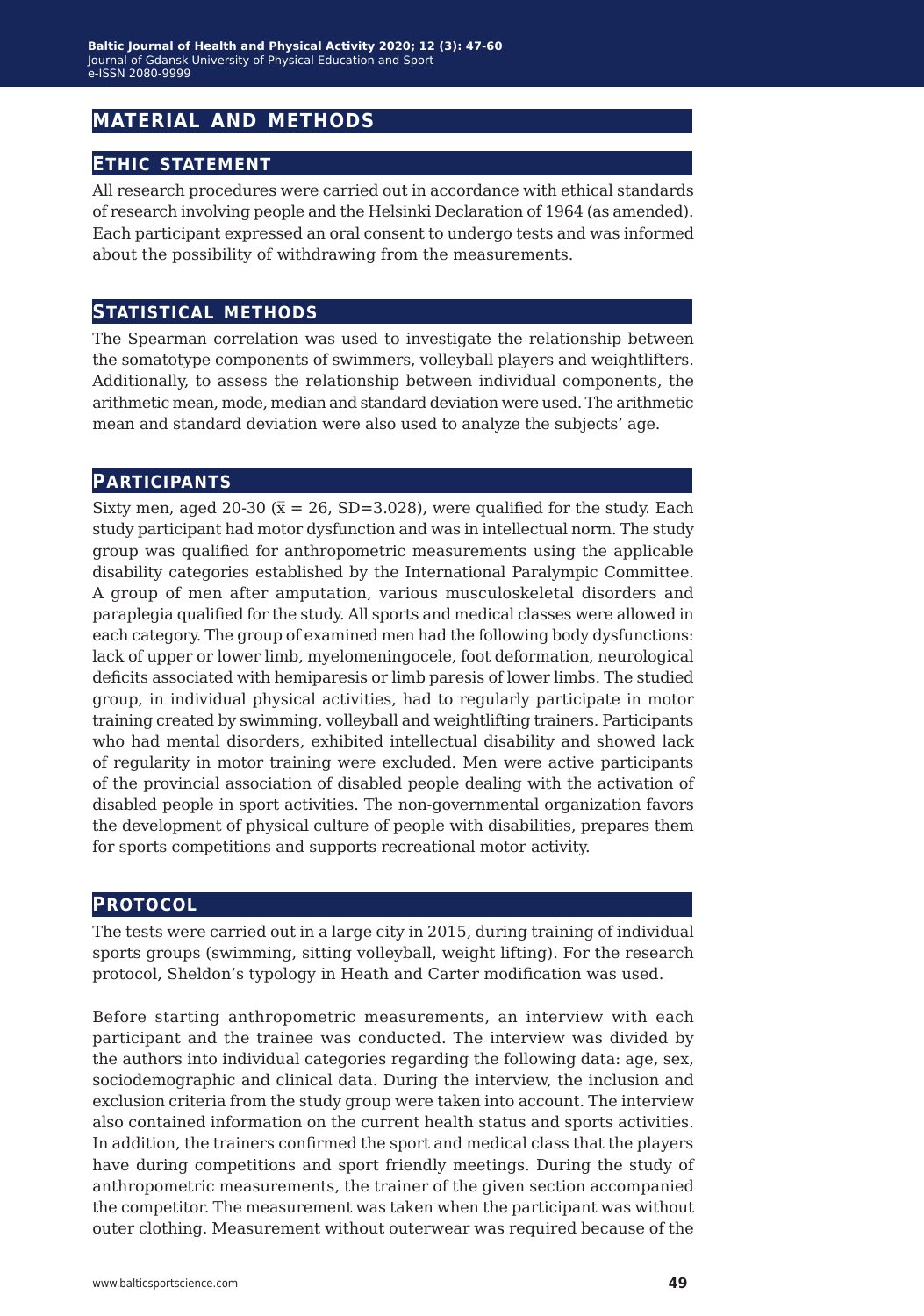accuracy of the measurements. After the interview, individual anthropometric measurements were taken to assess body composition components: endomorphy (measure of fatness), mesomorphy (measure of massiveness), ectomorphy (assessment of slenderness). The resulting body composition components gave an individualized code called a somatotype. Anthropometric measurements were performed in the same way for each participant of the study.

### **measurements**

The endomorphic component was assessed on the basis of the sum of three skinfat folds: on the shoulder, under the shoulder blade and above the iliac plate. Anthropometric measurements were performed on both sides of the body with the PRZDNS-TMX-119 tissue meter. The skin-fat fold on the arm was measured while the participant was sitting in a chair without backrest, where the athlete's lower limbs were positioned in the flexion of the hip, knee and ankle joint of 90 degrees. Upper limbs were relaxed and hands were put on thighs. The measurement was made by placing the tissue meter vertically in the middle of the length of the triceps on both side of the arm. The measurement of skin-fat fold under the shoulder blade was also taken in the position indicated above. Measurement made with an oblique tissue meter, 2 cm at the lower angle of the shoulder blade and 2 cm in the medial direction. The exact distance was assessed using anthropometric tape and then the place of measurement was marked with a marker. The measurement was taken on the right and left side of the tested person's body. The last skin-fat fold above the iliac plate was also measured in a sitting position while maintaining the same methodology, by measuring vertically in the lateral line of the body above the iliac plate on the right and left side of the body. Then the obtained measurements were added together and the obtained value was referred to the endomorphic point value read from the table (Table 1).

| Sum of skin - fat folds | Point value    |  |  |
|-------------------------|----------------|--|--|
| $7.0 - 10.9$            | 1/2            |  |  |
| $11.0 - 14.9$           | $\mathbf{1}$   |  |  |
| $15.0 - 18.9$           | 11/2           |  |  |
| $19.0 - 22.9$           | 2              |  |  |
| $23.0 - 26.9$           | 21/2           |  |  |
| $27.0 - 31.2$           | 3              |  |  |
| $31.3 - 35.8$           | 31/2           |  |  |
| $35.9 - 40.7$           | $\overline{4}$ |  |  |
| $40.8 - 46.2$           | 41/2           |  |  |
| $46.3 - 52.2$           | 5              |  |  |
| $52.3 - 58.7$           | 51/2           |  |  |
| $58.8 - 65.7$           | 6              |  |  |
| $65.8 - 73.2$           | 61/2           |  |  |
| $73.3 - 81.2$           | 7              |  |  |
| $81.3 - 89.7$           | 71/2           |  |  |
| $89.8 - 98.9$           | 8              |  |  |
| $99.0 - 108.9$          | 81/2           |  |  |
| $109.0 - 119.7$         | 9              |  |  |
| 119.8 - 131.2           | 91/2           |  |  |
| 131.3 - 143.7           | 10             |  |  |
| 143.8 - 157.2           | 101/2          |  |  |
| 157.3 - 171.9           | 11             |  |  |
| 172.0 - 187.9           | 11 1/2         |  |  |
| 188.0 - 204.0           | 12             |  |  |

Table 1. The first somatotype component *−* endomorphy [22]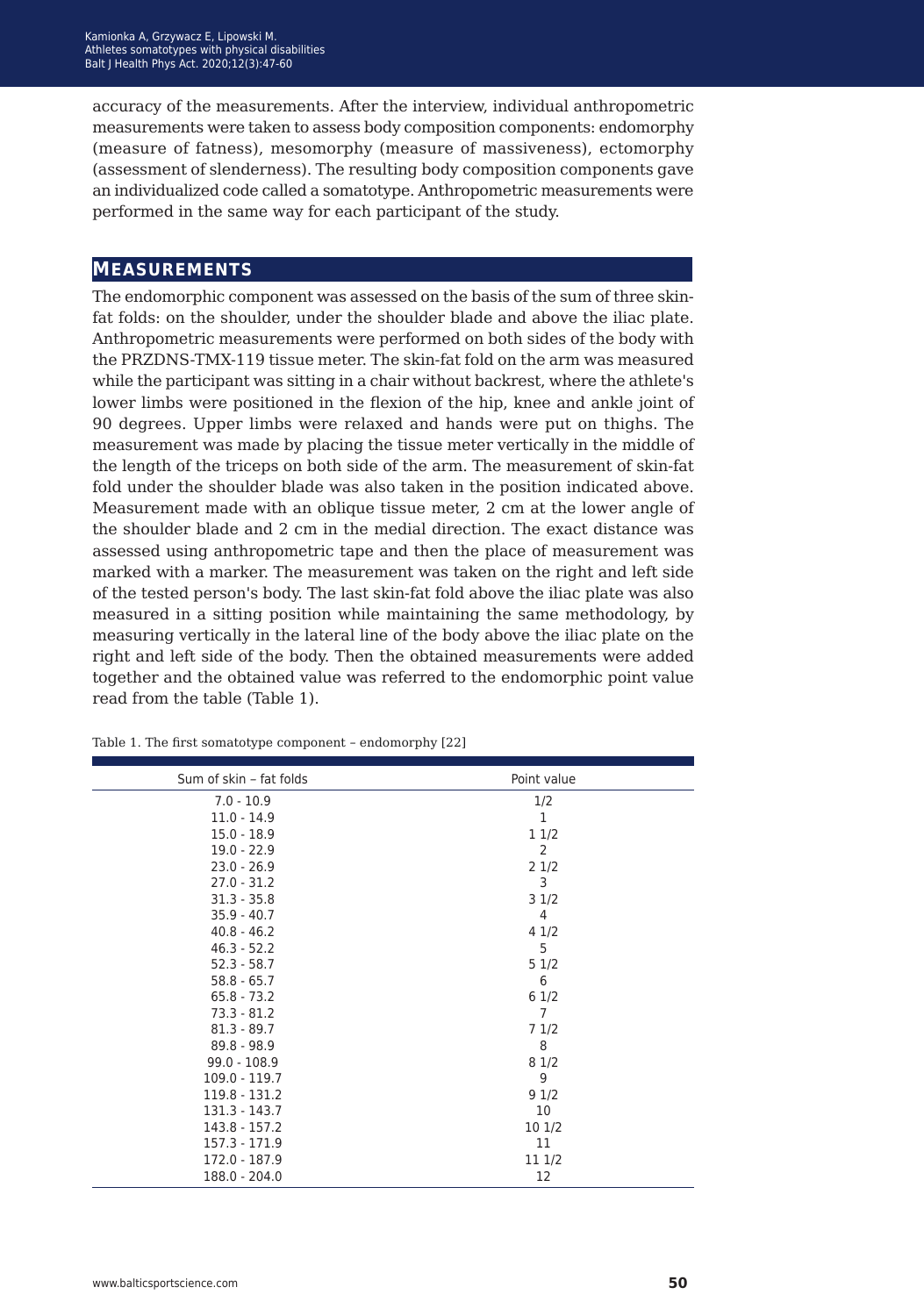Then the mesomorphic component was evaluated using the width of the elbow and knee joints measured with a bow-shaped compass and the values of the arm circumferences and lower legs measured with an anthropometric tape. Measurement of the elbow joint width was made in a sitting position where the participant's arms were positioned along the body, the elbow joint was bent to 90 degrees, the hands were relaxed and open. The measurement was taken in the distal part of the humerus. The distance between the two condyles of the humerus (medial and lateral) was measured. The width of the knee joint was also measured in a sitting position where the joints of the lower limb were in a 90-degree flexion. The distance between the femoral condyles (medial and lateral) at the distal right and left femur was measured. After measuring the joint width, the participant was asked to stand up. The exact height and weight of the player was given to the researcher by the trainer. Then corrected measurements of the arm and lower leg were made. The corrected measurement was preceded by a measure of the circumference at rest at the widest point of the biceps muscle on the right and left side. The corrected arm circumference was performed in a sitting position when the biceps of the arm was in tension. Then the obtained values were substituted to the formula:

#### *value of arm circumference in tension − skin-fat fold value on arm = corrected arm circumference*

The next step in the test procedure was to perform a corrected measurement of the lower leg circumference. Lower limbs were placed in a tension-free position (sitting position). The measurements were taken at the widest point of the calf triceps muscle on the right and left side. The measurement was made using an anthropometric tape. Then the skin-fat fold was measured on the right and left shank, vertically in the middle of the length of the calf threeheaded muscle. The obtained values were substituted to the formula:

#### *value of the lower leg circumference − the value of the skin-fat fold on the lower leg = corrected lower leg circumference*

The obtained values: body height, elbow width, knee width, corrected circumference of the arm and shank were referred to the nearest values in the table for mesomorph assessment (Table 2).

| Body height | Elbow width | Knee width | Arm<br>circumference<br>after subtraction<br>of fatty folds | Calf<br>circumference<br>after subtraction<br>of fatty folds |
|-------------|-------------|------------|-------------------------------------------------------------|--------------------------------------------------------------|
| 193.0       | 7.24        | 10.32      | 33.0                                                        | 38.6                                                         |
| 189.2       | 7.09        | 10.12      | 32.3                                                        | 37.9                                                         |
| 185.4       | 6.95        | 9.91       | 31.7                                                        | 37.1                                                         |
| 181.6       | 6.80        | 9.70       | 31.0                                                        | 36.3                                                         |
| 177.8       | 6.65        | 9.40       | 30.3                                                        | 35.5                                                         |
| 174.0       | 6.51        | 9.28       | 29.7                                                        | 34.7                                                         |
| 170.2       | 6.36        | 9.08       | 29.0                                                        | 34.0                                                         |
| 166.4       | 6.22        | 8.87       | 28.3                                                        | 33.2                                                         |
| 162.6       | 6.07        | 8.66       | 27.7                                                        | 32.4                                                         |
| 158.7       | 5.93        | 8.45       | 27.0                                                        | 31.6                                                         |
| 154.9       | 5.78        | 8.24       | 26.3                                                        | 30.9                                                         |
| 151.1       | 5.63        | 8.04       | 25.7                                                        | 30.1                                                         |
| 147.3       | 5.49        | 7.83       | 25.0                                                        | 29.3                                                         |
| 143.5       | 5.34        | 7.62       | 24.4                                                        | 28.5                                                         |
| 139.7       | 5.20        | 7.41       | 23.7                                                        | 27.7                                                         |
| 135.9       | 5.05        | 7.21       | 23.0                                                        | 27.0                                                         |

Table 2. Fragment of a tablet- the second somatotype component - mesomorphy [22]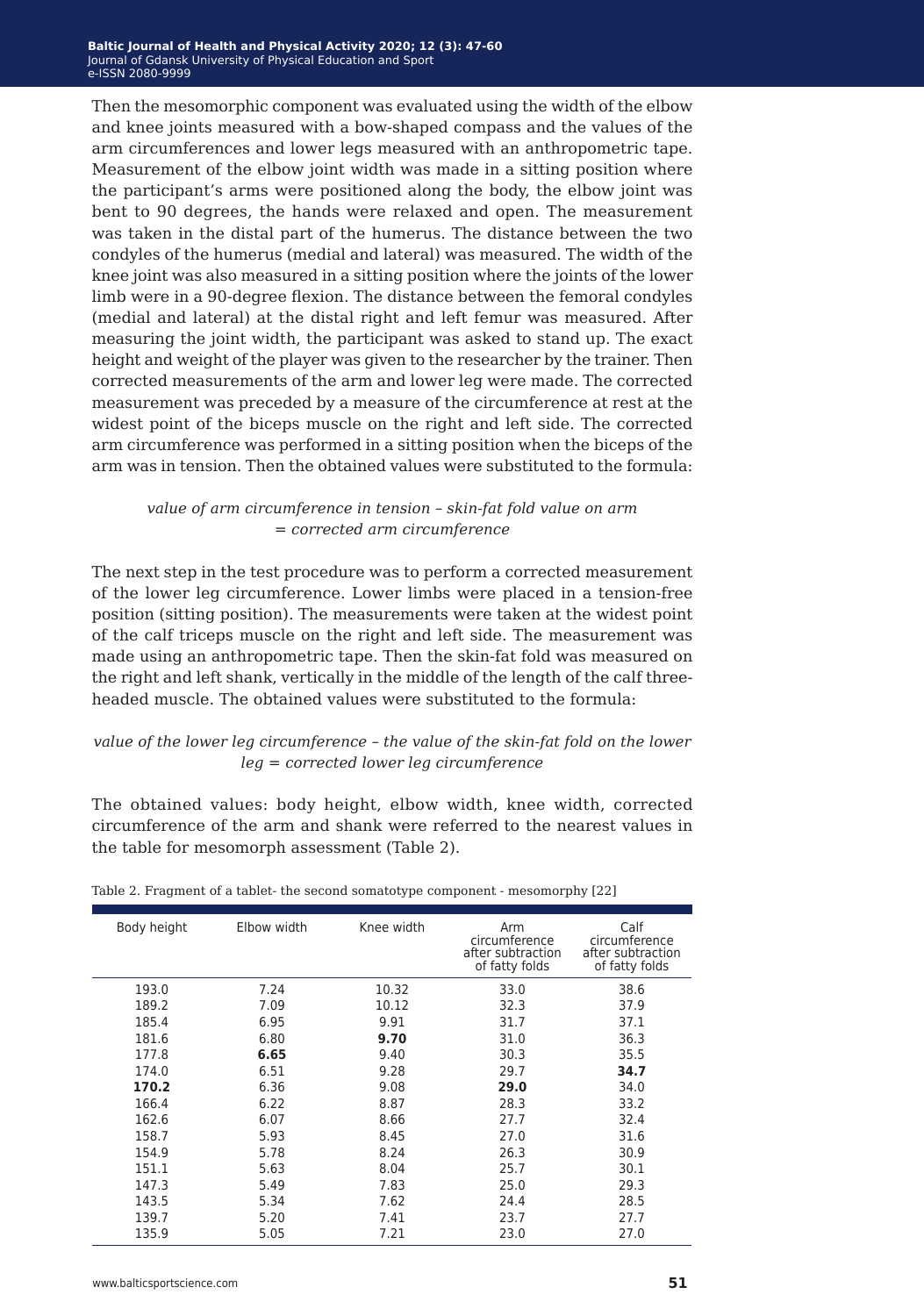The athletes' body height was the reference point for the other four measurements. The distance of each measurement was calculated from the series in which the value of the body height was the most similar to the location for measuring the previously indicated reference point. All deviations were added, then the obtained value was substituted into the formula:

#### *4 + D/8= mesomorphic value*

where: 4 *−* accepted average value related to height; D *−* deviation

The ectomorphic component was last to be evaluated, by the following formula:

# $\frac{body\ height}{\sqrt[3]{body\ weight}}$

Tabulated numerical inverts of the cube body weight were used. Body weight was given by people training during the test. The value read from the table was multiplied by the body height. The obtained numerical value of the slenderness index was read from the table. The resulting three-digit code was applied to the somatogram (a graphic way of determining the type of body physique) (Table 3).

#### Table 3. The somatotype component – ectomorphy [22]

| Slenderness indicator, values<br>body height<br>$\sqrt[3]{$ body weight | Value          |
|-------------------------------------------------------------------------|----------------|
| For 39.65                                                               | 1/2            |
| 39.66-40.74                                                             | $\mathbf{1}$   |
| 40.75-41.43                                                             | 11/1           |
| 41.44-42.13                                                             | $\overline{2}$ |
| 42.14-42.82                                                             | 21/2           |
| 42.83-43.48                                                             | 3              |
| 43.49-44.18                                                             | 31/2           |
| 44.19-44.84                                                             | $\overline{4}$ |
| 44.85-45.53                                                             | 41/2           |
| 45.54-46.23                                                             | 5              |
| 46.24-46.92                                                             | 51/2           |
| 46.93-47.58                                                             | 6              |
| 47.59-48.25                                                             | 6 1/2          |
| 48.26-48.94                                                             | $\overline{7}$ |
| 48.95-49.63                                                             | 71/2           |
| 49.64-50.33                                                             | 8              |
| 50.34-50.99                                                             | 8 1/2          |
| 51.00-51.68                                                             | 9              |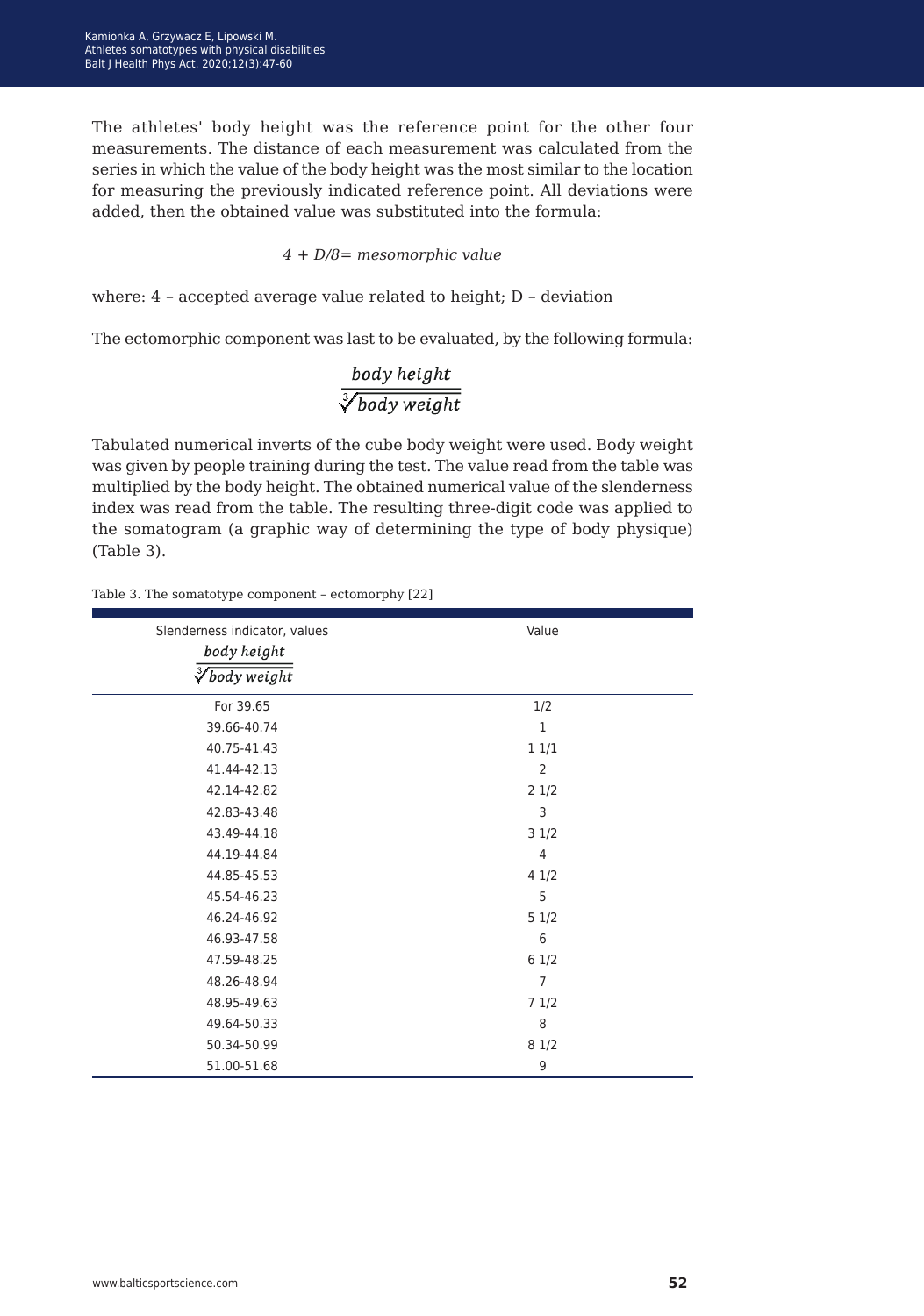

Fig. 1. Somatogram in Sheldon's typology in the Heath-Carter modification [22]

# **results**

Analysis of the obtained results showed that a group of men with physical disabilities practicing swimming regularly has the advantage of endomorphic and mesomorphic components. A similar distribution of components in the somatotype was demonstrated by men playing sitting volleyball. A mixed body type was demonstrated among the subjects belonging to the indicated sports groups. The indicated body type is associated with the specificity of physical effort used during training. While swimming and playing sitting volleyball, they focus on shaping endurance, agility and strength. The complexity of training thus affects the body type of men with disabilities practicing the previously indicated sports. The obtained results showed statistically significant similarity between both groups. Men lifting weights clearly showed the dominance of the mesomorphy component and to a small extent the share of the ectomorphy and endomorphy component. It was noticed that the distribution of individual components of the somatotype of men lifting weights is related to the type of effort that accompanies the barbell press or weights lifting. Strength training, static training prevails in the indicated discipline. The competitors present a massive physique because it is related to the type of muscle work they do during strength training. The figure below shows the percentage share of components in individual somatotypes in the group of swimming, sitting volleyball and weight lifting people (Fig. 2).

In order to assess the value of correlation coefficients between individual somatotypes in selected groups of athletes, a nonparametric Spearman's correlation coefficient was used. The obtained results were considered statistically significant when the significance level did not exceed 0.05. Figures 3–6 below show a graphic picture of correlation with 95% confidence interval marked. After taking into account the measurement error, the correlation indicates a 95% probability of the accuracy of the obtained results.

The analysis of the following correlation results indicates a high correlation of endomorphy and mesomorphy among the group of swimming men with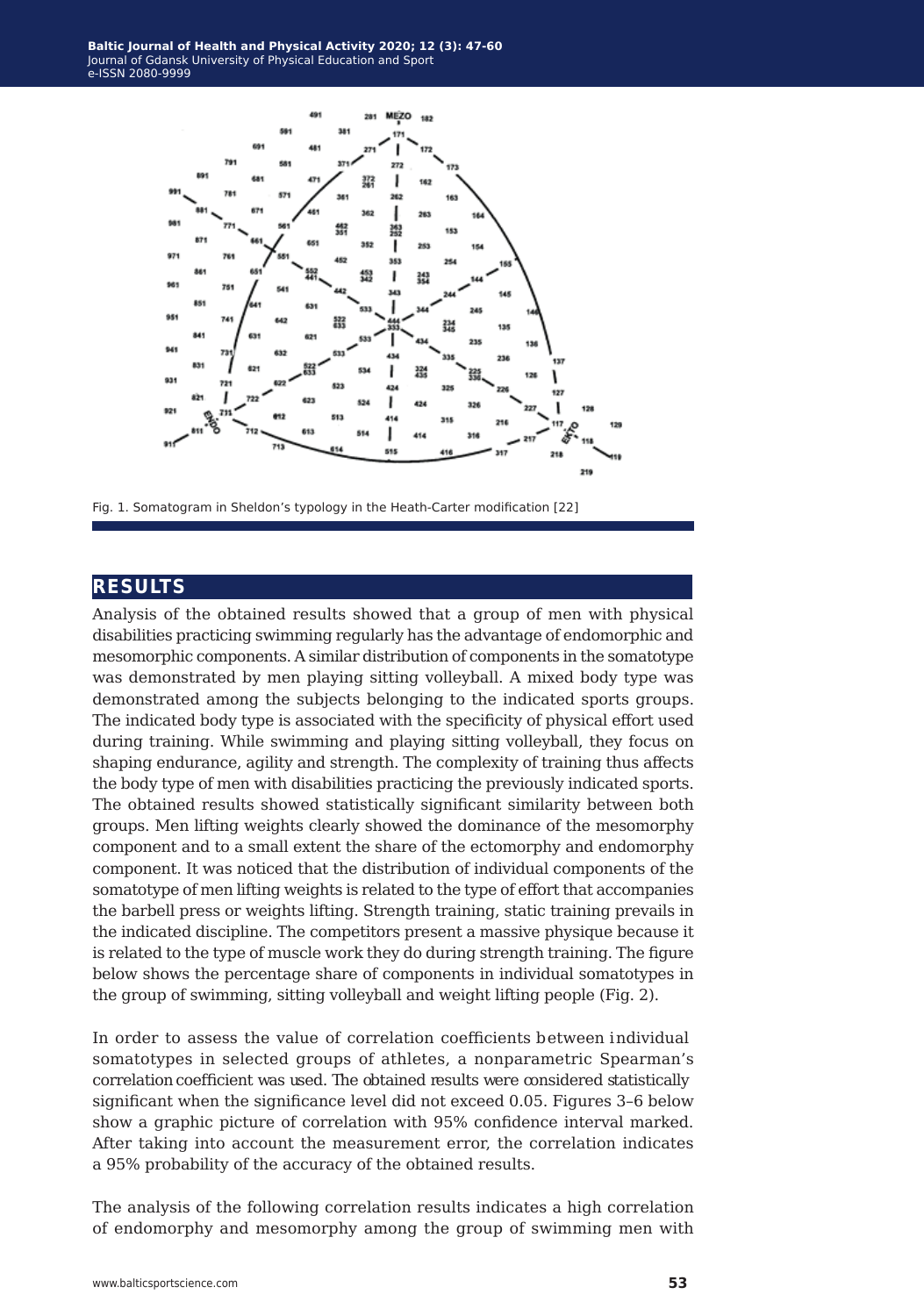disabilities. The slenderness of the body must be proportional to the measure of massiveness of swimmers to increase the efficiency of work during training in the pool. Weaker correlations between ectomorphic and endomorphic (Fig. 3) as well as ectomorphic and mesomorphic (Fig. 4) components were observed. The weaker correlation between components is related to the body structure of the disabled player and the type of physical activity such as swimming.



Fig. 2. Percentage of somatotype components found in individual physical activities of athletes with disabilities



Fig. 3. Correlation of endomorphy and ectomorphy in disabled swimmers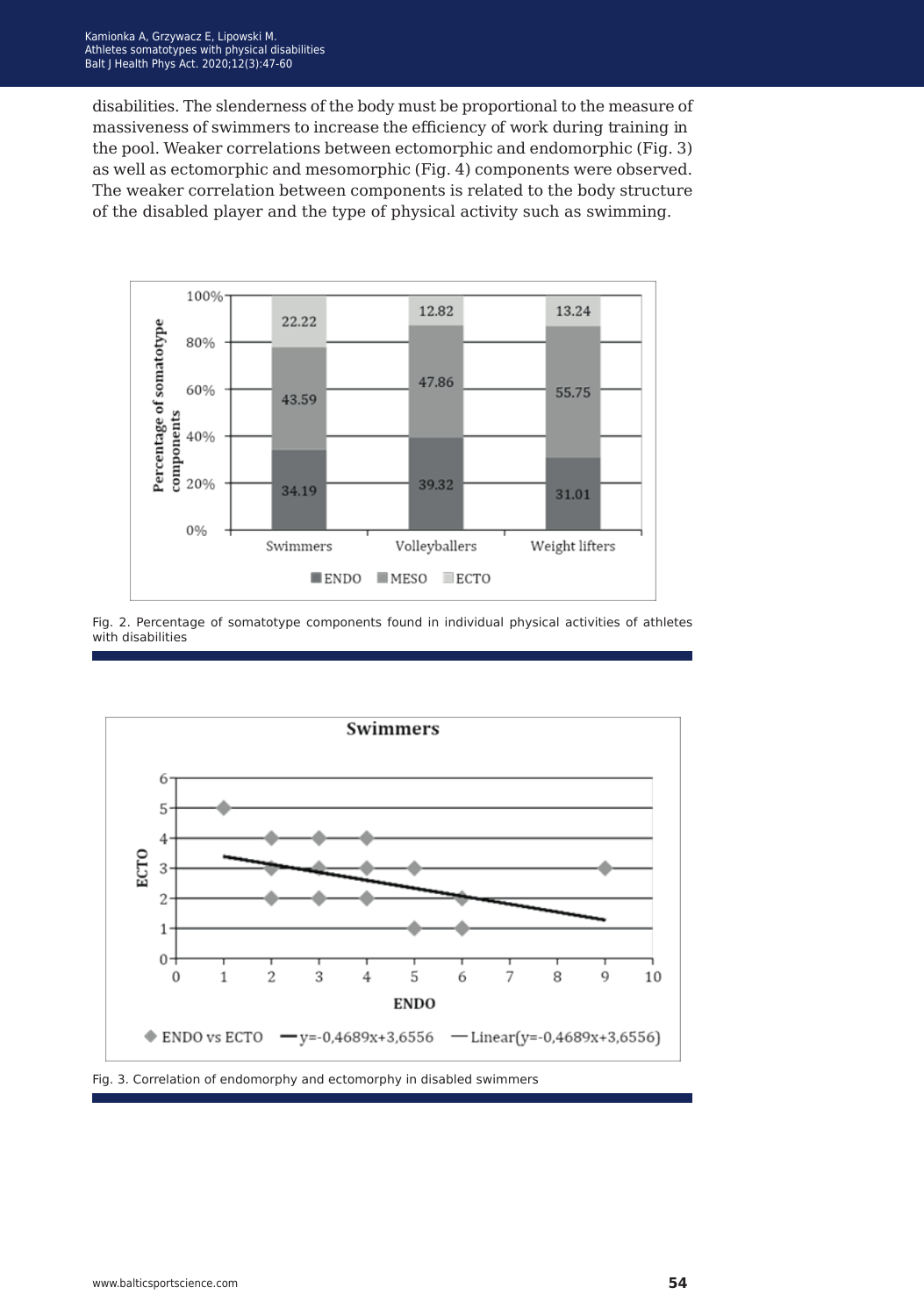

Fig. 4. Correlation of mesomorphy and ectomorphy in disabled swimmers

In the group of volleyballers, a relationship was observed related to the value of ectomorphy and endomorphy. The higher the ectomorphic value was, the lower was the value of the endomorphic component. There is a tight relationship between mesomorphism and ectomorphism where  $r = -0.85$ , meaning that the increase in mesomorphic features is accompanied by a decrease in ectomorphic features. Men playing sitting volleyball with a higher measure of body fat would show a smaller measure of slenderness, thus affecting the quality of agility and speed of players during the game. The relationship between somatotype components of volleyballers is shown in the figure below (Fig. 5).

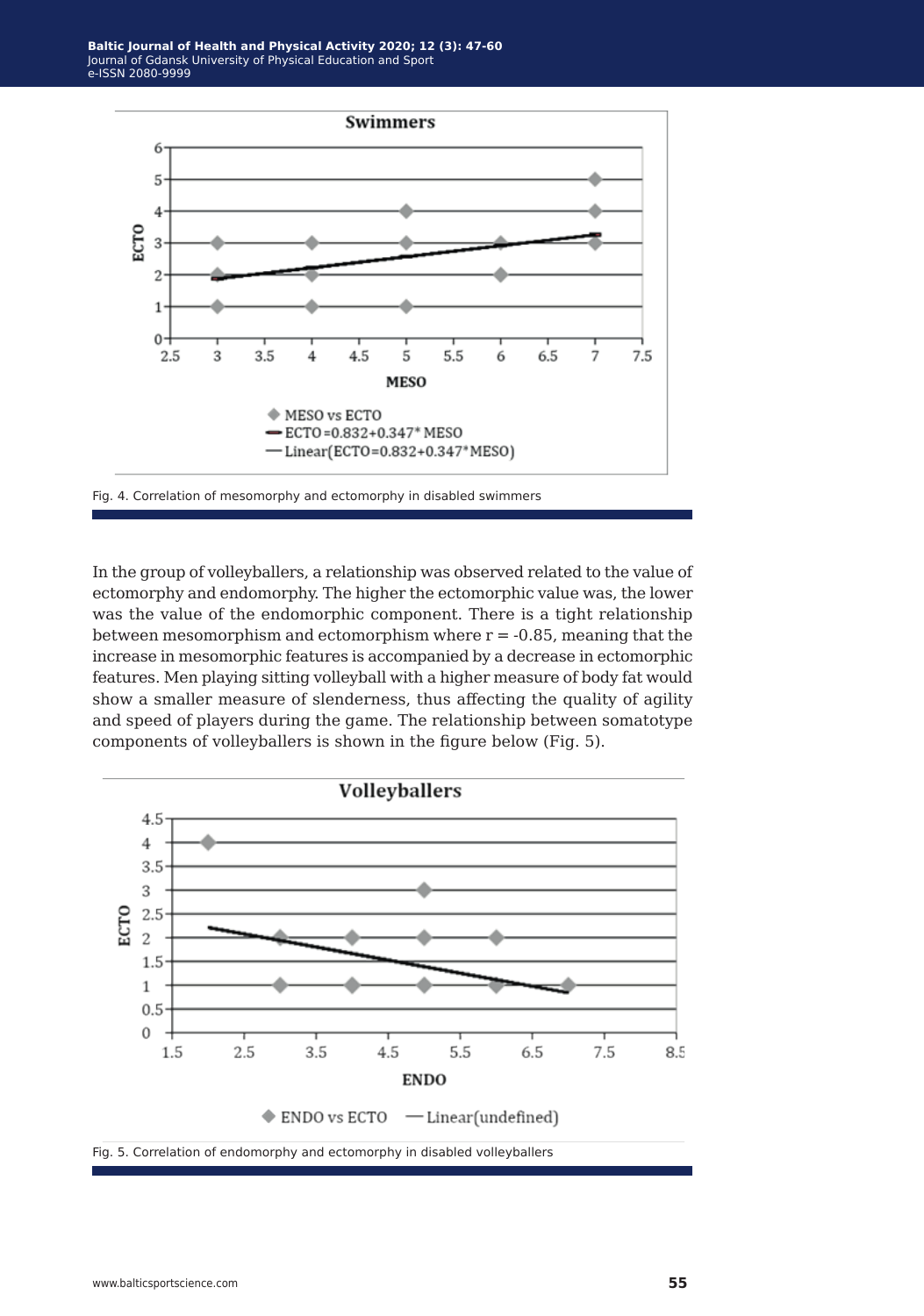The results describing the group of men with mobility disabilities lifting weights showed a significant value of mesomorphy  $r = -0.8459$  (Fig. 6). The correlation indicates the dominance of the mesomorphic component in men lifting weights, calling their mesomorphic body structure. Athletes with physical disabilities lifting weights have extensive muscle mass and increased body weight, which probably significantly affects their agility. One of the men had a type of ectomorphic structure. The authors say that it could be related to the adaptation of other types of loads during training associated with the type of motor dysfunction of a man lifting weights.



Fig. 6. Correlation of mesomorphy and ectomorphy in disabled weights lifters

Men lifting weights significantly differed in their body type from other athletes. Mesomorphy was a common component of the body structure of all men; however, it significantly dominated among people lifting weights. The table below presents the percentage characteristics of the distribution of endomorphic, mesomorphic and ectomorphic components (Table 4).

| Group          | Variable    | $N \sim 1$ | Standard<br>deviation |
|----------------|-------------|------------|-----------------------|
|                | <b>ENDO</b> | 34.19      |                       |
| Swimmers       | <b>MESO</b> | 43.59      | 20 (100%)             |
|                | <b>ECTO</b> | 22.22      |                       |
|                | <b>ENDO</b> | 39.32      |                       |
| Volleyballers  | <b>MESO</b> | 47.86      | 20 (100%)             |
|                | <b>ECTO</b> | 12.82      |                       |
|                | <b>ENDO</b> | 31.01      |                       |
| Weight lifters | <b>MESO</b> | 55.75      | 20 (100%)             |
|                | <b>ECTO</b> | 13.24      |                       |

Table 4. Percentage characteristics of the endomorphic, mesomorphic and ectomorphic distribution components in individual physical activities

Below, the authors present the values of selected descriptive statistics between the somatotype components of athletes with disabilities in various physical activities (Table 5).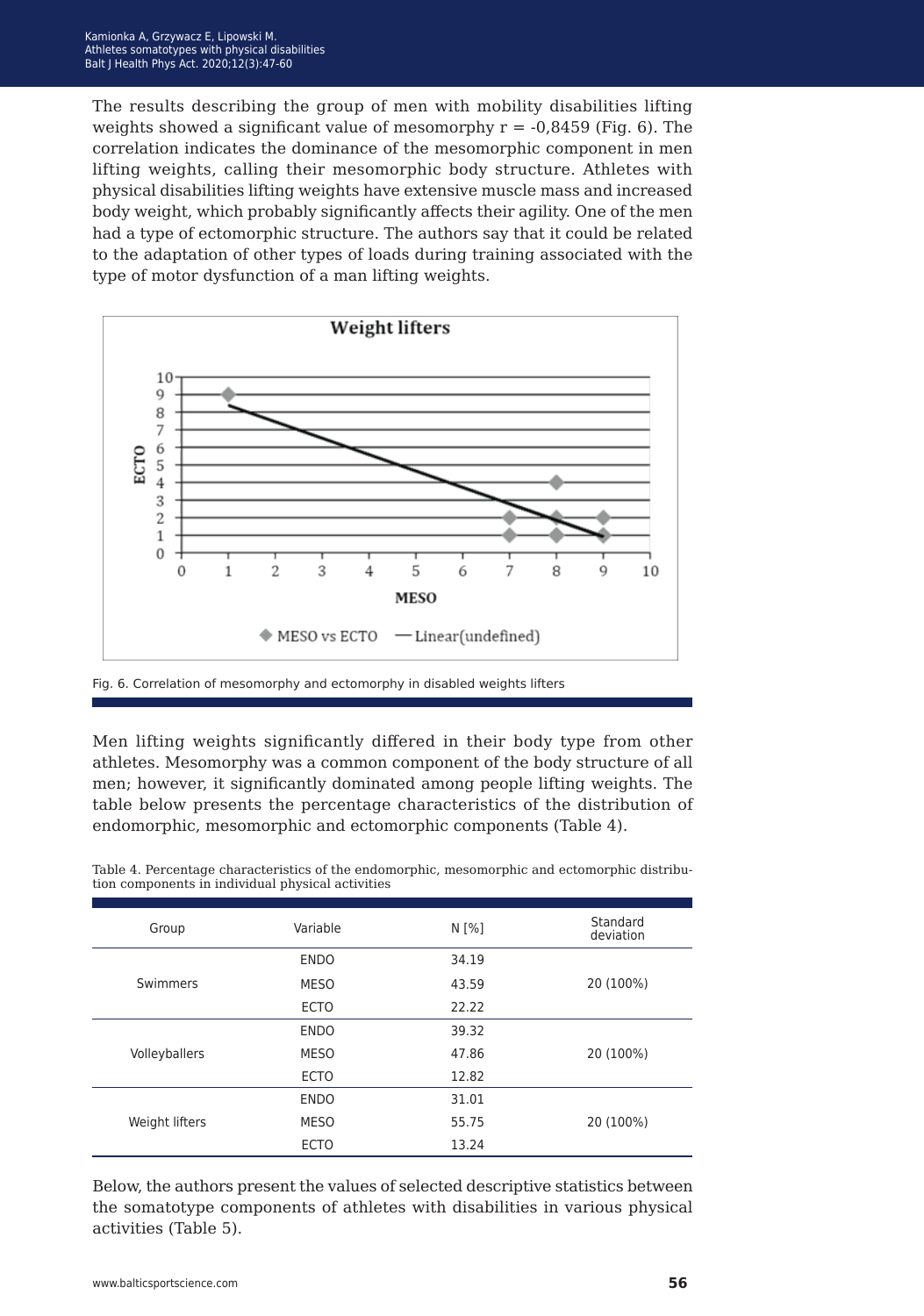Baltic Journal of Health and Physical Activity 2020; 12 (3): 47-60 Journal of Gdansk University of Physical Education and Sport e-ISSN 2080-9999 **e-ISSN** 2080-9999

Table 5. Values of selected descriptive statistics (arithmetic mean and standard deviation)

| Group          | Variable    | N  | Arithmetic<br>mean | Standard<br>deviation | Median | Dominant       |
|----------------|-------------|----|--------------------|-----------------------|--------|----------------|
| Swimmers       | <b>ENDO</b> | 20 | $\overline{4}$     | 1.95                  | 4      | $2$ and $4$    |
|                | <b>MESO</b> | 20 | 5.1                | 1.45                  | 5      | 6              |
|                | <b>ECTO</b> | 20 | 2.6                | 1.1                   | 2.5    | $\overline{2}$ |
| Volleyballers  | <b>ENDO</b> | 20 | 4.6                | 1.31                  | 4.5    | 4              |
|                | <b>MESO</b> | 20 | 5.6                | 1.96                  | 6      | 6              |
|                | <b>ECTO</b> | 20 | 1.5                | 0.83                  |        |                |
| Weight lifters | <b>ENDO</b> | 20 | 4.45               | 1.96                  | 4      | 3              |
|                | <b>MESO</b> | 20 | 8                  | 1.78                  | 8      | 9              |
|                | <b>ECTO</b> | 20 | 1.85               | 1.93                  |        |                |

## **discussion**

It is very difficult to refer to the indicated topics of the somatotype of athletes with physical disabilities depending on the activity of their activity in the literature. Stanković et al. researched somatotypes of able-bodied swimmers (17 years old) and athletes (20 years old) according to Sheldon's typology in Heath-Carter management. In the obtained results, they noticed that a group of athletes was presented with a balanced mesomorphic somatotype, mixed swimmers, ectomorphic-mesomorphic type. Their study groups referred to students whose body type was mesomorphic-endomorphic [23]. The authors of the presented research came to the similar search results, while assessing swimmers with physical disabilities. However, a different distribution of the somatotype was noticed. Disabled swimmers presented a mixed body type where the ectomorphic component was a small percentage. The dominant components were endomorphy and mesomorphy. The authors think that the differences in the obtained results are associated with the presence of disability, which has a big impact on significant characteristics of athletes' bodies. Tolga et al. evaluated non-healthy and young swimmers (12 years old) dividing them by gender. They noticed that the swimming boys also presented a mixed type of somatotype, where the mesomorphic component was dominant, the endomorphic component was slightly less dominant while again the ectomorphic one had the smallest share [24]. Loo et al., using Sheldon's methodology in Heath-Carter modification, received results referring to able-bodied swimming athletes of varying degrees of competition. The men were 21 years old and swam professionally. Their somatotype was also mixed, and the mesomorphic component took over. Again, a small share of the ectomorphic component in the total somatotype was noticed [25]. Seidel et al. also received confirmation that disabled swimmers' dysfunction affects their body type. Just as the authors of this publication, they received the endomorphic-mesomorphic somatotype in disabled swimmers where the ectomorphic component had a small share. Saidel et al. pointed out that the somatotype in the conducted tests may differ due to deformation or deficit of the upper or lower limbs or both [21]. Dahri et al. studied able-bodied men lifting weights referring to the same group interval as the authors of this article. The researchers rightly highlighted the starting categories of the competitors, taking into account the weight range in which they compete. The mesomorphic component was dominant just like in physically disabled men. The endomorphic and ectomorphic component was dependent on the type of weight category [26]. It should be emphasized that able-bodied men lifting weights and physically disabled athletes have different qualification systems during the competition. This aspect affects the types of loads that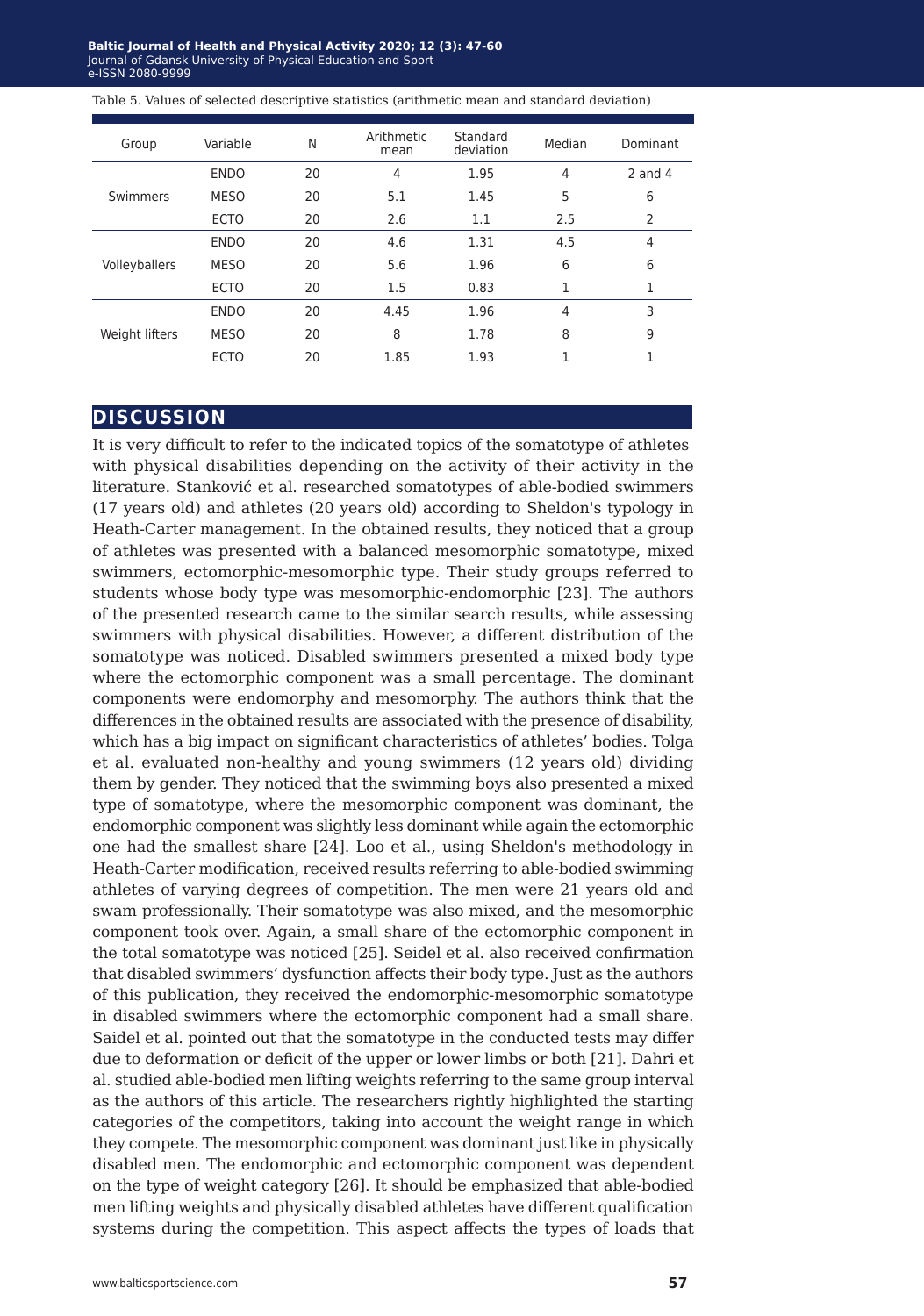competitors take in a given category and the presence of a movement deficit affects the differences in body somatotype between the indicated groups. Aguero distinguished sports disciplines such as swimming, weight lifting, rugby and table tennis among the surveyed Paralympians. He analyzed the somatotype using the protocol of the International Society Advancement Kinanthropometry (ISAK) and Sheldon's typology in Heath-Caerter modification. He examined the men and women participating at the 2015 Paralympic Games in Toronto. Referring his considerations to the group of men swimming and lifting weights, Aguero received both groups of mesomorphic body structure, where the mesomorphic component dominated. However, referring to the entire study group, men in all sports disciplines showed a mixed type (endomorphicmesomorphic) [27].

Toselli and Campa examined the somatotype of able-bodied volleyballers who play professionally referring to the same age range as the authors of this publication. The competitors presented the ectomorphic-mesomorphic type with a small share of endomorphy. One more time, a mixed body type of athletes who have mixed type activity was seen [5]. The authors of this publication also received a mixed somatotype among men with mobility disabilities playing sitting volleyball. However, volleyballers showed a mesoendomorphic somatotype with a small share of the ectomorphic component. Analyzing the results obtained by Toselli and Camp and the results of own research, it can be concluded that the possibility of active movement of ablebodied volleyballers during the game more effectively shapes the slenderness of physique, i.e. the ectomorphic component. When sitting, players do not generate the same agility and activity as non-disabled volleyballers. Disabled volleyballers moving while sitting on the pitch activate the shoulder girdle and upper limbs more, which increases their strength and muscle mass, thus reducing the ectomorphic component. Campa et al. analyzed somatotypes of non-disabled athletes practicing volleyball, rugby and football. Additionally, they used the BIVA system to supplement the research. Volleyball players are classified as a type of mesomorphic-ectomorphic somatotype [28]. The obtained results were slightly different from those obtained by Toselli and Camp in 2018. The participation between the mesomorphic and ectomorphic component varies; however, the results show that it is very similar, and the component's contribution could be focused on varied volleyball training.

A small number of publications regarding the assessment of the participation of somatotype components in individual physical activities of men with mobility disabilities makes it impossible to explicitly refer to their own research. Most of the available literature describes the body type of able-bodied female and male athletes. According to the authors of this study, it is difficult to compare the somatotype of physically disabled swimmers, weight lifters and volleyballers with non-disabled players. However, there are many similarities with the somatotypes of individual sports groups. It is worth undertaking the extension of the indicated topic in the article because knowing the appropriate body somatotype will affect the quality of training procedures. Analyzing the research methodology, the need to modify the Heath-Carter procedure to meet the needs of anthropometric measurements for athletes with disabilities is noticed. Sheldon's typology in Heath-Carter modification is helpful in preparing anthropometric measurements and in determining the somatotype; however, it does not take into account aspects of various mobility disabilities.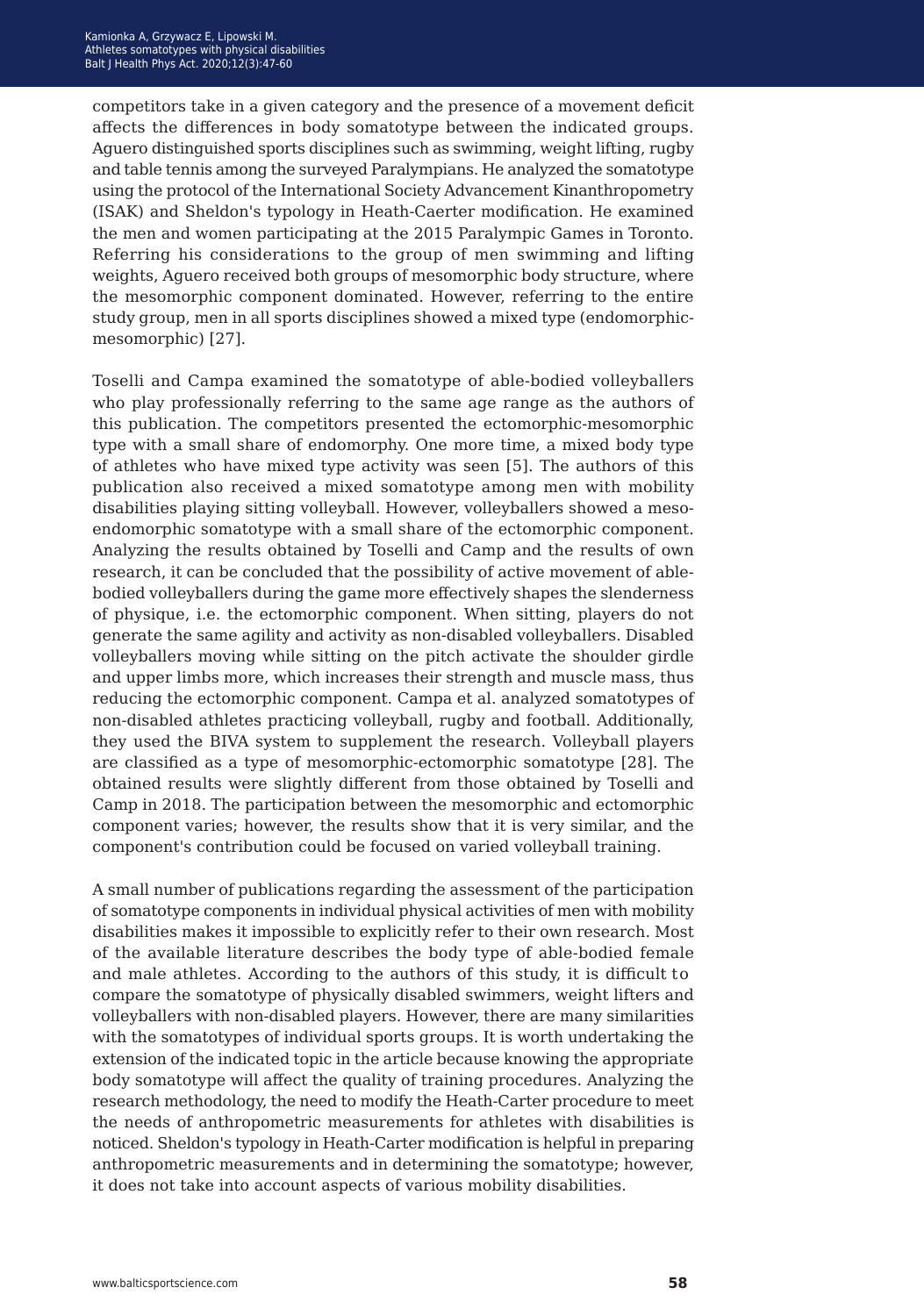# **limitations**

Own research had limitations related to the size of the study group. However, the indicated population was sufficient to perform statistical analyses. The researchers are aware that the studies were not fully randomized and they see that it would be worth gathering a control group in the future. Focusing only on the group of men with physical disabilities who perform various types of activity, indicated the trend of shaping the athlete's figure in relation to the practiced sports discipline.

# **conclusions**

A properly calculated somatotype allows disabled athletes to learn about body composition components and to train and develop more effectively in a particular physical activity. Although physically deficient athletes differ from able-bodied men practicing the same activities, their somatotype is similar to people with an efficient movement apparatus. The authors of this publication believe that it is worth exploring knowledge about the physique of disabled athletes, because it will increase their effectiveness during physical activity and will allow them to choose the right training to shape adequate motor skills.

## **references**

- [1] Laura Rivas G, Mielgo-Ayuso J, Norte-Navarro A, Cejuela R, Dolores Cabañas M, Martínez-Sanz J. Body composition and somatotype in university triathletes. Nutr Hosp. 2015 Aug 1;32(2):799-807. <http://doi.org/10.3305/nh.2015.32.2.9142>
- [2] Sterkowicz-Przybycień K, Gualdi-Russo E. Evaluation of somatotype in artistic gymnastics competitors: A meta-analytical approach. J Sports Med Phys Fitness. 2019;59(3):449-455. [https://doi.org/10.23736/](https://doi.org/10.23736/S0022-4707.18.08332-9) [S0022-4707.18.08332-9](https://doi.org/10.23736/S0022-4707.18.08332-9)
- [3] Barbieri D, Zaccagni L, Babić V, Rakovac M, Mišigoj-Duraković M, Gualdi-Russo E. Body composition and size in sprint athletes. J Sports Med Phys Fitness. 2017 ;57(9):1142-1146. [http://doi.org/10.23736/](http://doi.org/10.23736/S0022-4707.17.06925-0) [S0022-4707.17.06925-0](http://doi.org/10.23736/S0022-4707.17.06925-0)
- [4] Gutnik B, Zuoza A, Zuozienė I, Alekrinskis A, Nash D, Scherbina S. Body physique and dominant somatotype in elite and low-profile athletes with different specializations. Medicina (Kaunas). 2015;51(4):247-52.<https://doi.org/10.1016/j.medici.2015.07.003>
- [5] Toselli, S, Campa F. Anthropometry and functional movement patterns in elite male volleyball players of different competitive levels. J Strength Condition Res. 2018; 32(9):2601–2611. [https://doi.org/10.1519/](https://doi.org/10.1519/JSC.0000000000002368) [JSC.0000000000002368](https://doi.org/10.1519/JSC.0000000000002368)
- [6] Martín-Matillas M, Valadés D, Hernández-Hernández E, et al. Anthropometric, body composition and somatotype characteristics of elite female volleyball players from the highest Spanish league. J Sports Sci. 2014;32(2):137-48.<https://doi.org/10.1080/02640414.2013.809472>
- [7] Giannopoulos N, Vagenas G, Noutsos K, Barzouka K, Bergeles N. Somatotype, level of competition, and performance in attack in elite male volleyball. J Hum Kinet. 2017 Aug 1;58:131-140. [https://doi.](https://doi.org/10.1515/hukin-2017-0082) [org/10.1515/hukin-2017-0082](https://doi.org/10.1515/hukin-2017-0082)
- [8] Blauwet CA. More than just a game: the public health impact of sport and physical activity for people with disabilities (The 2017 DeLisa Lecture). Am J Phys Med Rehabil. 2019;98(1):1-6. [https://doi.](https://doi.org/10.1097/PHM.0000000000001063) [org/10.1097/PHM.0000000000001063](https://doi.org/10.1097/PHM.0000000000001063)
- [9] Comella A, Hassett L, Hunter K, Cole J, Sherrington C. Sporting opportunities for people with physical disabilities: Mixed methods study of web-based searches and sport provider interviews. Health Promot J Austr. 2019;30(2):180-188. <https://doi.org/10.1002/hpja.31>
- [10] Slater G, O'Connor H. Optimising physique for sports performance. Best Practice Protocols for Physique Assessment in Sport.2017: 27-36. [https://doi.org/10.1007/978-981-10-5418-1\\_3](https://doi.org/10.1007/978-981-10-5418-1_3)
- [11] Pastuszak A, Gajewski J, Buśko K. The impact of skinfolds measurement on somatotype determination in Heath-Carter method. PLoS ONE.2019;14(9). <https://doi.org/10.1371/journal.pone.0222100>
- [12] Yang LT, Wang N, Li ZX, Liu C, He X, Zhang JF et al. Study on the adult physique with the Heath-Carter anthropometric somatotype in the Han of Xi'an, China. Anat Sci Int. 2016;91(2):180–187. <https://doi.org/10.1007/s12565-015-0283-0>
- [13] Raković A, Savanović V, Stanković D, Pavlović R, Simeonov A, Petković E. Analysis of the elite athletes' somatotypes. Acta Kinesiol. 2015;9(1):47‐53.
- [14] Orvanová E. Somatotypes of Weight Lifters. J Sports Sci.1990;8(2):119-37. [https://doi.](https://doi.org/10.1080/02640419008732139) [org/10.1080/02640419008732139](https://doi.org/10.1080/02640419008732139)
- [15] Lameira-de Oliveira G, Soares de Pinho-Gonçalves P, Perini-de Oliveira AT, Valentim-Silva JR, Roquetti-Fernandes P, Fernandes-Filho J. Body composition and somatotype of athletes of Brazilian w5-a-side football team: Paralympic team Rio. Rev. fac. med. 2018;66(1). [https://doi.org/10.15446/revfacmed.](https://doi.org/10.15446/revfacmed.v66n1.61069) [v66n1.61069](https://doi.org/10.15446/revfacmed.v66n1.61069)